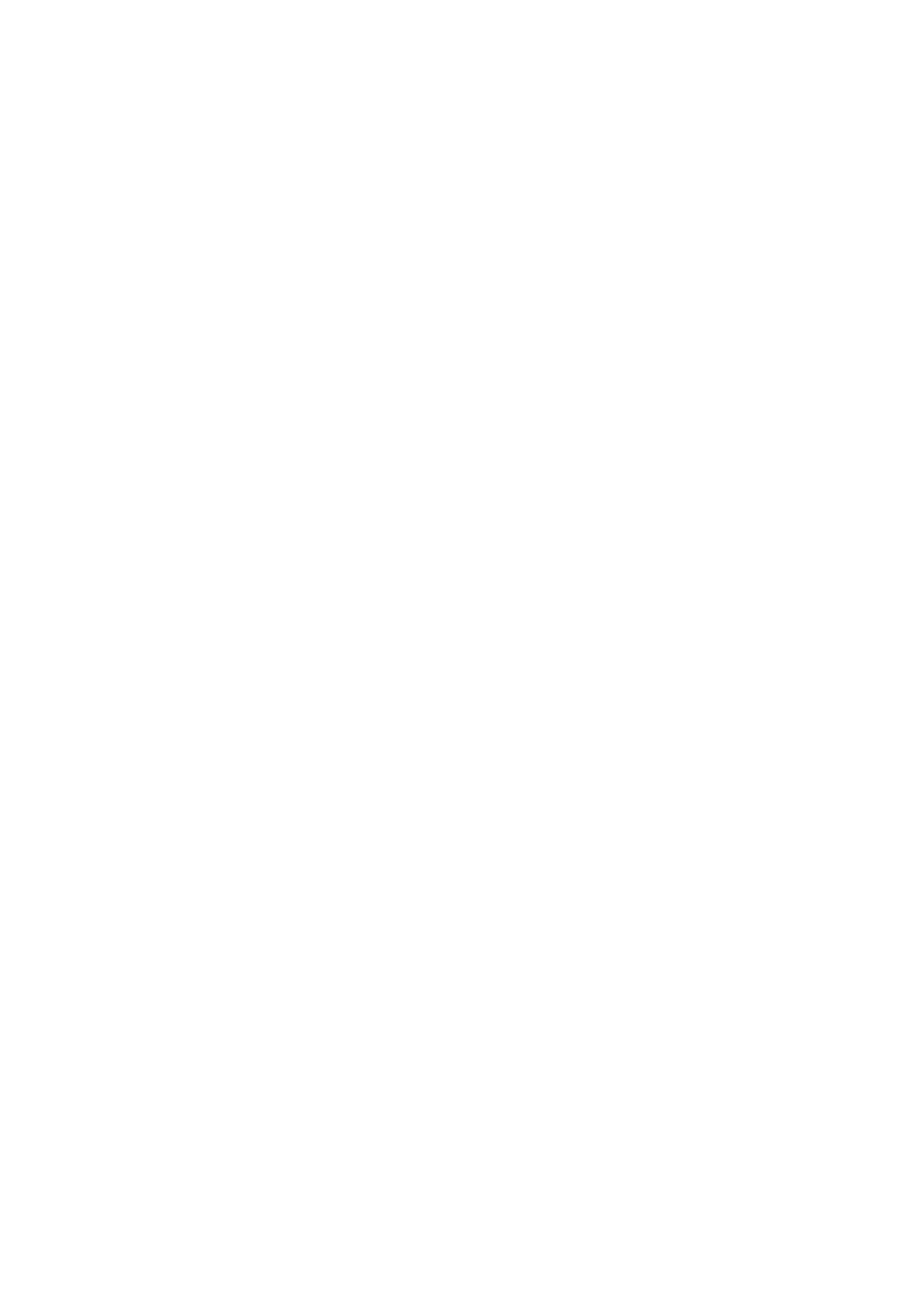## **Performance Data**

## **Celsius Units (°C)**

Figures given in tables are typical maxima for mid-range setting and are for guidance only. Value will vary across the range i.e. lower at or near the bottom of the range and higher at or near the top of the range.

Should the switching differential be critical for specific applications, our engineers should be consulted prior to ordering.

# **Fahrenheit Units (°F)**

Due to manufacturing tolerances the figures quoted in these tables are for guidance only.

Flameproof models maybe up to 2 times higher depending on the range.

Should the differential be critical for specific applications our engineers should be consulted prior to ordering.

# **Electrical Connection**

### **Flying Lead**

High Duty PVC insulated 1.19mm<sup>2</sup>/18AWG factory sealed flying leads. Rated insulation voltage CSA 600V.

#### **Terminal Enclosure**

Suitable for conductor sizes up to 2.5mm<sup>2</sup>/14AWG non-pinching, clamped.

#### **Earthing/Grounding**

An earthing facility is provided. Flying lead versions have separate earth/ground conductor. Terminal enclosures have additional internal earthing/grounding facilities.

#### **Diaelectric Strength**

The electrical assembly is capable of withstanding \*1.5kV between live parts and earth/ground and 500V between open contacts.

# **Optional Extras**

### **Mounting Position/Location/Installation**

Vertical as shown, IN DIMENSIONS, taking care to avoid siting in locations that transmit excessive shock or vibration. For further advice contact our engineers.

### **Pollution degree (EN60947-5-1)**

All switches rated IP66 are suitable for use in pollution degree 3. Ref IEC 947-5-1.

#### **Electrical Isolation**

These products are not suitable for electrical isolation. Always isolate circuit separately to carry out any electrical work.

# TABLE 10

| Range<br>Code  | Range          | <b>SPDT OPTIONS</b> |       | DPDT OPTIONS |       |       |
|----------------|----------------|---------------------|-------|--------------|-------|-------|
|                |                | <b>HP</b>           | HS/HV | HD/HR        | HQ/HT | HW/HY |
| H1             | $-40$ to $+60$ | 2.8                 | 4     | 6            | 3.2   | 6     |
| K4             | 10 to 100      | 2.8                 | 4     | 6            | 3.2   | 6     |
| L4             | 50 to 120      | 2.8                 | 4     | 6            | 3.2   | 6     |
| S <sub>4</sub> | 120 to 220     | 2.8                 | 4     | 6            | 3.2   | 6     |
| TH.            | 150 to 270     | 3.5                 | 5     | 7.5          | 4     | 7.5   |
| V9             | 230 to 350     | 4.2                 | 6     | 9            | 4.8   | 9     |

| Range<br>Code  | Range           | <b>SPDT OPTIONS</b> |       | DPDT OPTIONS |       |       |
|----------------|-----------------|---------------------|-------|--------------|-------|-------|
|                |                 | <b>HP</b>           | HS/HV | HD/HR        | HQ/HT | HW/HY |
| HA             | $-40$ to $+140$ | 4.9                 | 7     | 10.5         | 5.6   | 10.5  |
| KC             | 50 to 212       | 4.9                 | 7     | 10.5         | 5.6   | 10.5  |
| LB             | 120 to 250      | 4.9                 | 7     | 10.5         | 5.6   | 10.5  |
| <b>SE</b>      | 250 to 430      | 4.9                 | 7     | 10.5         | 5.6   | 10.5  |
| TQ             | 300 to 518      | 6.3                 | 9     | 13.5         | 7.2   | 13.5  |
| V <sub>0</sub> | 450 to 660      | 7.7                 | 11    | 16.5         | 8.8   | 16.5  |

GR Series Models: GR7

**GR Series**<br>Models: GR7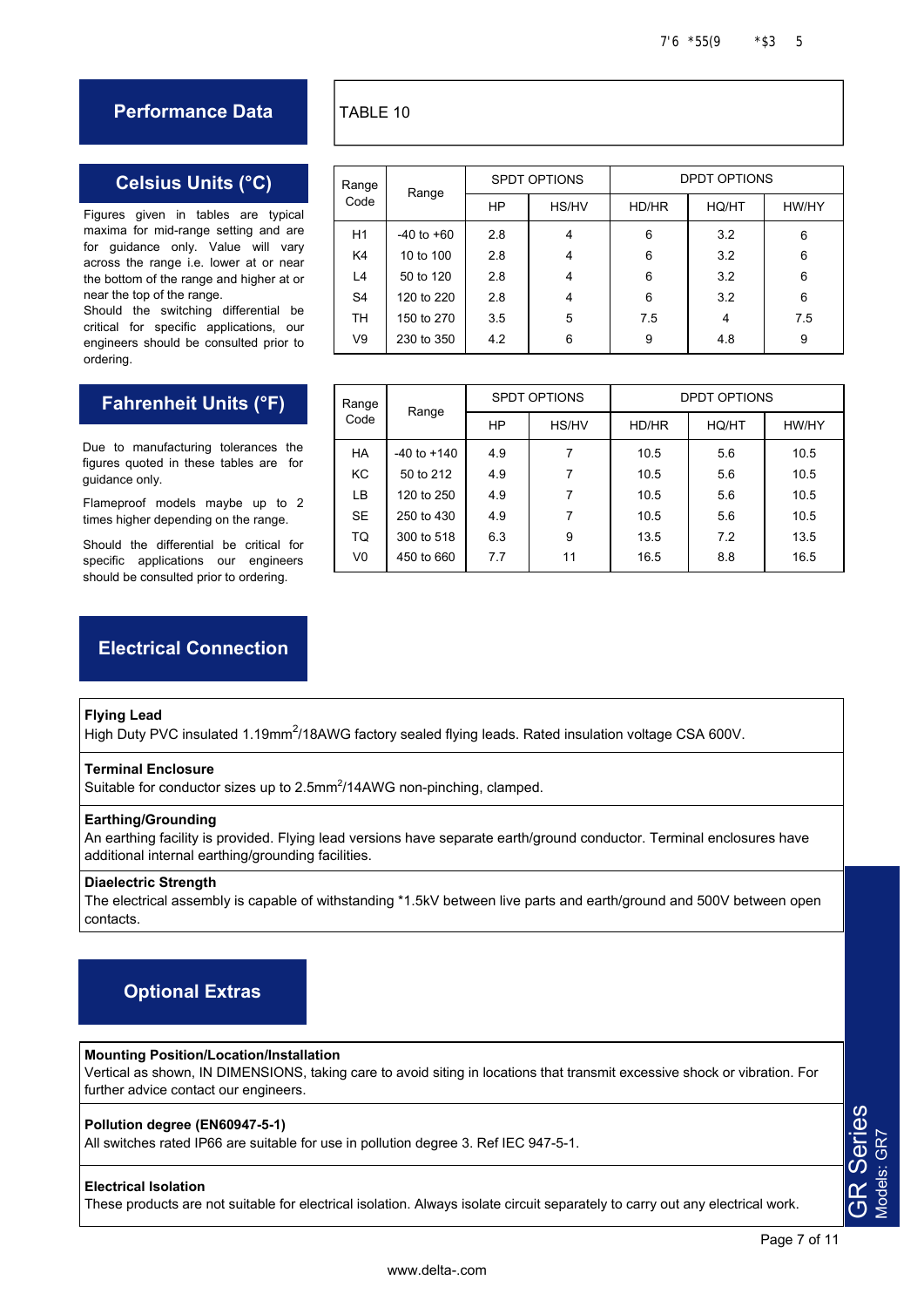# **Approvals**

#### **EUROPEAN DIRECTIVES**



**Low voltage Directive (LVD) 2014/35/EU.**  Compliant to LVD

### **ATEX Directive 2014/34/EU:**

INTRINSIC SAFETY: Certificate No. BASEEFA06AATEX0091X EN 60079-0, EN 60079-11, EN 60079-26, EN 61241-0, EN 61241-11

For Zone 0 models **(Enclosure code 4/5, see table 1)** 

Because of the low voltages and currents of intrinsically safe circuits, we recommend using gold alloy contacts. Refer to Table 6.



Ex ia IIC T6 Ga Ex ia IIIC T85° Da IP6x (Tamb -40°C to +60°C) or T4 Ga II 1 GD Ex ia d IIIC T135°C Da IP6x (Tamb -40°C to +85°C)

#### FLAMEPROOF: Certificate No. BASEEFA02ATEX0214X EN 60079-0 + A11, EN 60079-1

For Zone 1 models **(Enclosure code H/R, see table 1)** 



Ex d IIC T6 (Tamb -40 $^{\circ}$ C to +65 $^{\circ}$ C)





II 2 G Ex d IIC T4 (Tamb -40 $^{\circ}$ C to +85 $^{\circ}$ C)

INTEGRAL INCREASED SAFETY TERMINAL Certificate No. BASEEFA03ATEX0089X EN 60079-0:2006, EN 60079-7:2006

For Terminal Enclosures code J, see table 3

II 2 G Ex e II T6 ⁄۶۰

### **GLOBAL CERTIFICATION**



**CANADIAN STANDARDS ASSOCIATION** Snap switches for Hazardous locations Enclosure codes T & U. Terminal enclosure code A. Class 1, Groups A, B, C & D Class II, Groups E, F, G. LR67110-5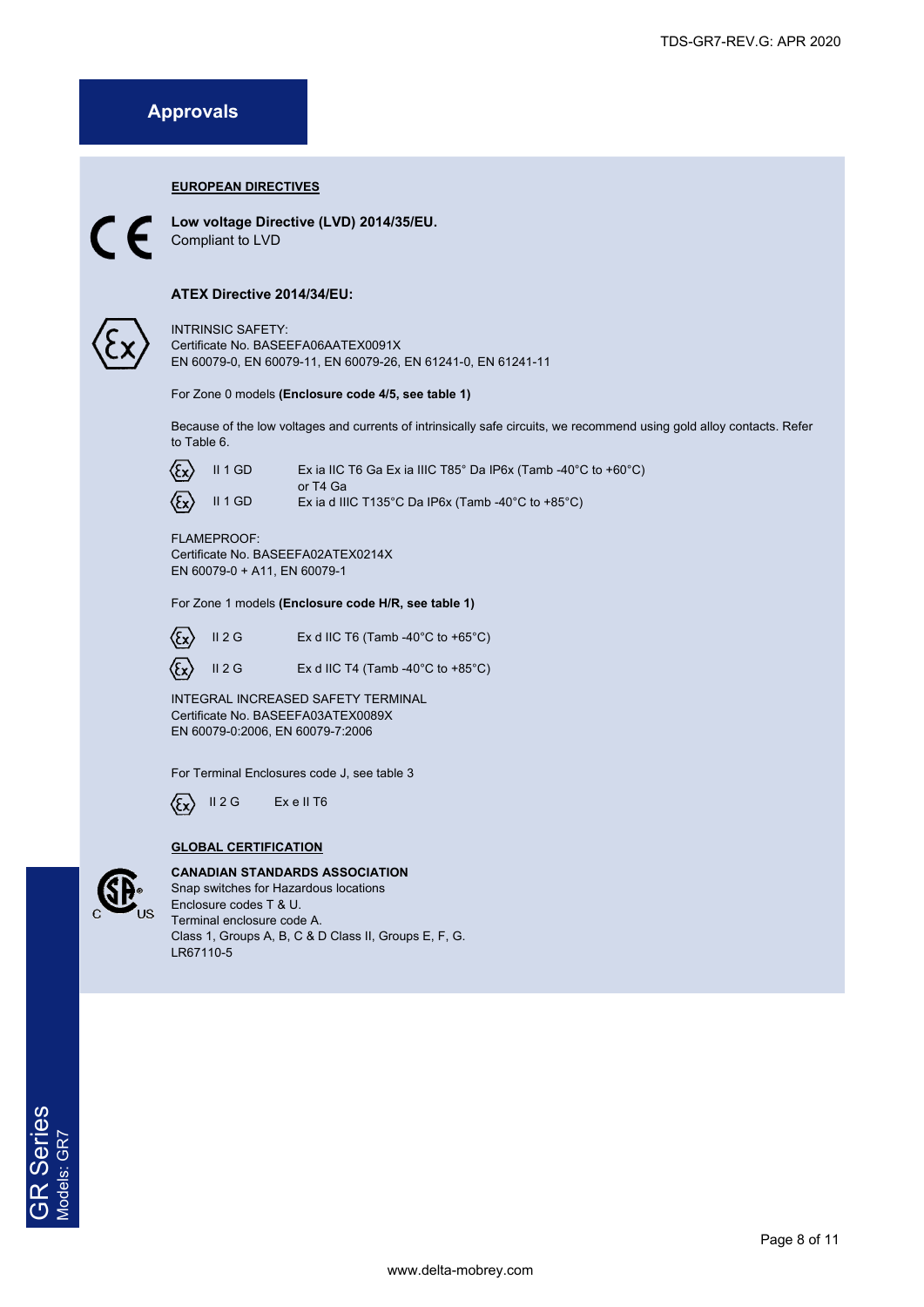## **Dimensions**





**GR Series**<br>Models: GR7 GR Series Models: GR7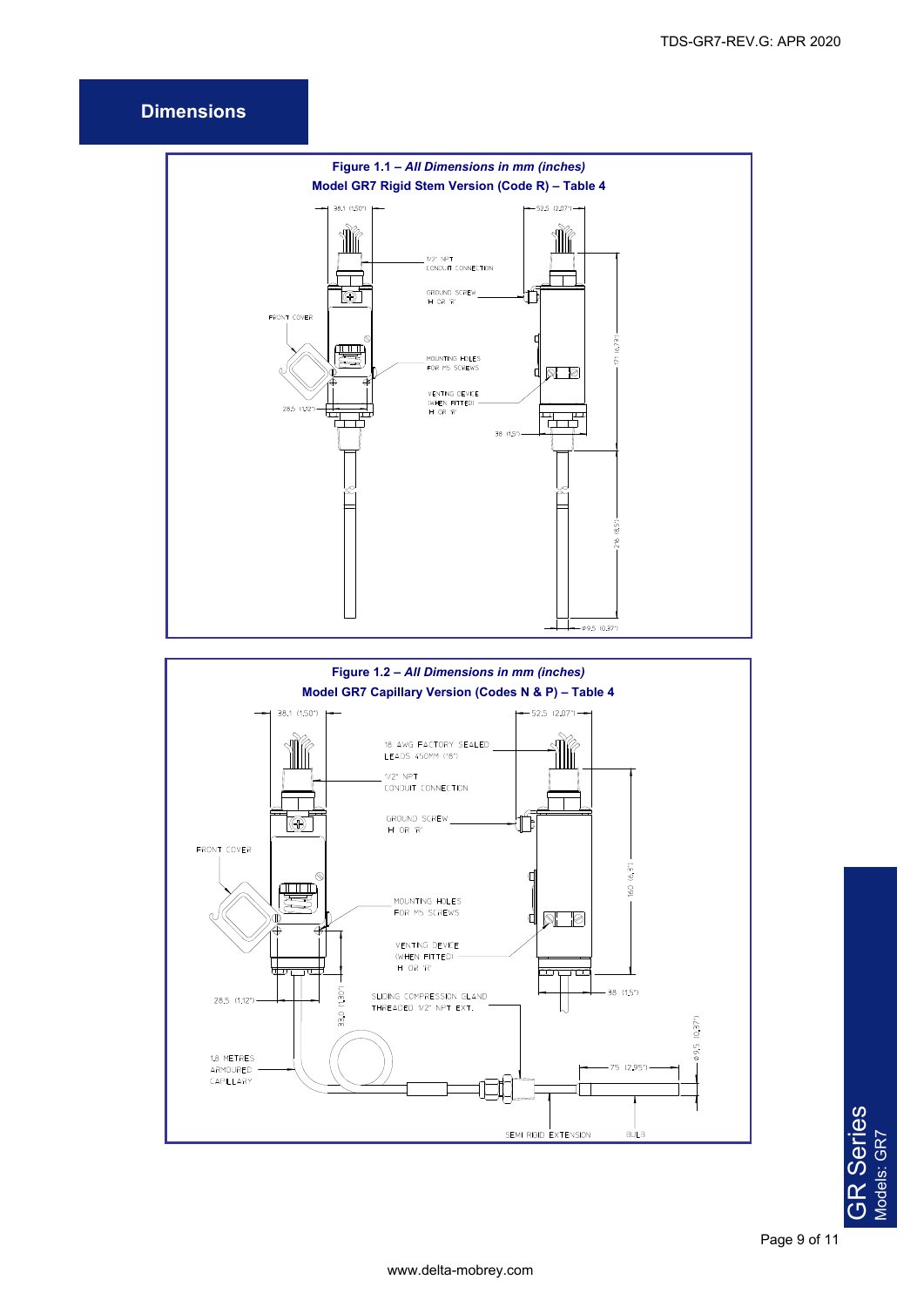## **Dimensions**